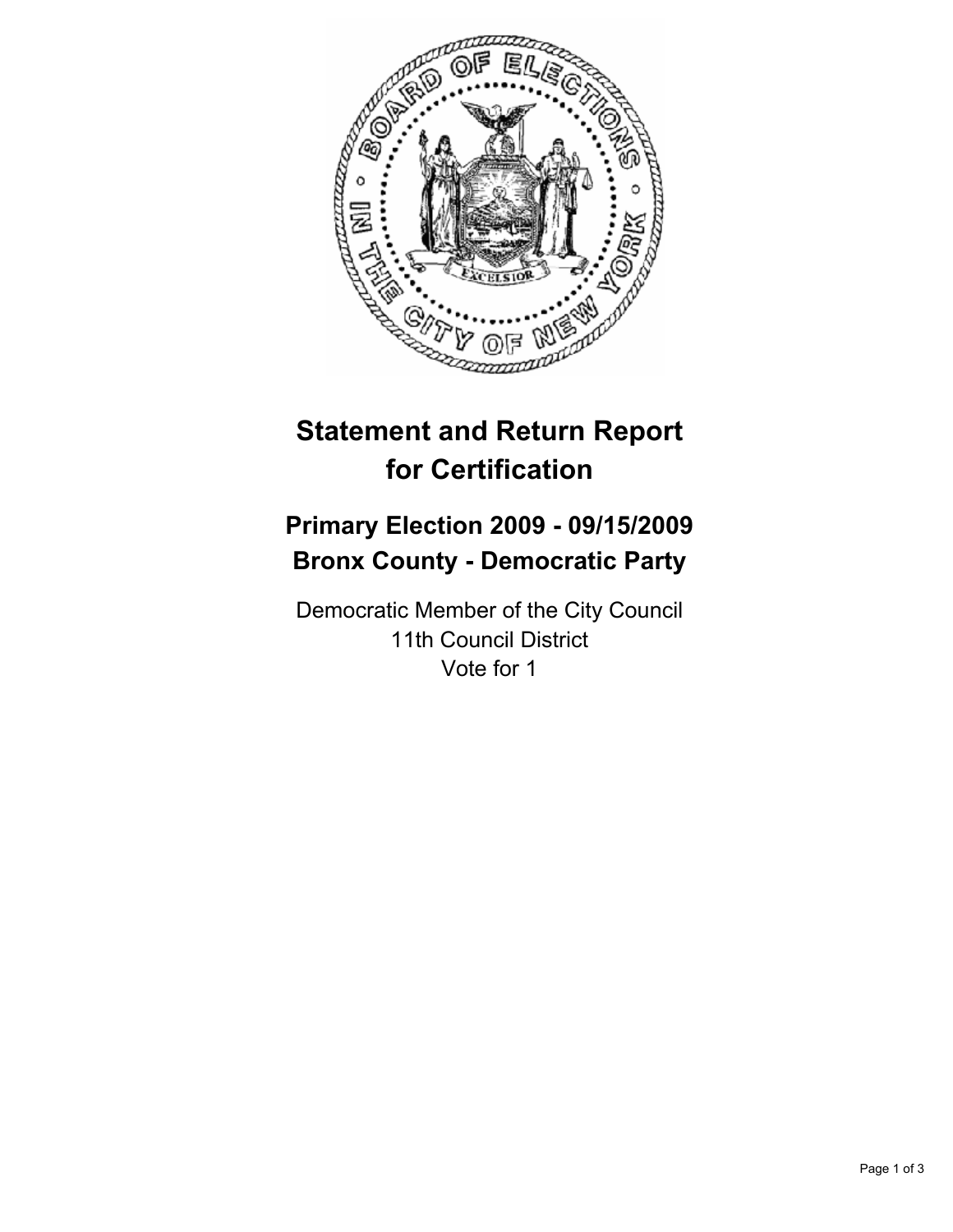

## **Assembly District 78**

| <b>EMERGENCY</b>        | 55  |
|-------------------------|-----|
| ABSENTEE/MILITARY       | 16  |
| AFFIDAVIT               |     |
| <b>G OLIVER KOPPELL</b> | 337 |
| ANTHONY PEREZ CASSINO   | 207 |
| <b>Total Votes</b>      | 544 |

#### **Assembly District 80**

| <b>Total Votes</b>      | 1.407 |
|-------------------------|-------|
| ANTHONY PEREZ CASSINO   | 544   |
| <b>G OLIVER KOPPELL</b> | 863   |
| AFFIDAVIT               | 10    |
| ABSENTEE/MILITARY       | 68    |
| <b>EMERGENCY</b>        | 11    |
|                         |       |

### **Assembly District 81**

| <b>Total Votes</b>      | 7.094 |
|-------------------------|-------|
| ANTHONY PEREZ CASSINO   | 2,506 |
| <b>G OLIVER KOPPELL</b> | 4,588 |
| AFFIDAVIT               | 57    |
| ABSENTEE/MILITARY       | 319   |
| <b>EMERGENCY</b>        | 149   |

#### **Assembly District 83**

| <b>EMERGENCY</b>        |    |
|-------------------------|----|
| ABSENTEE/MILITARY       | 5  |
| AFFIDAVIT               |    |
| <b>G OLIVER KOPPELL</b> | 26 |
| ANTHONY PEREZ CASSINO   | 12 |
| <b>Total Votes</b>      | 38 |